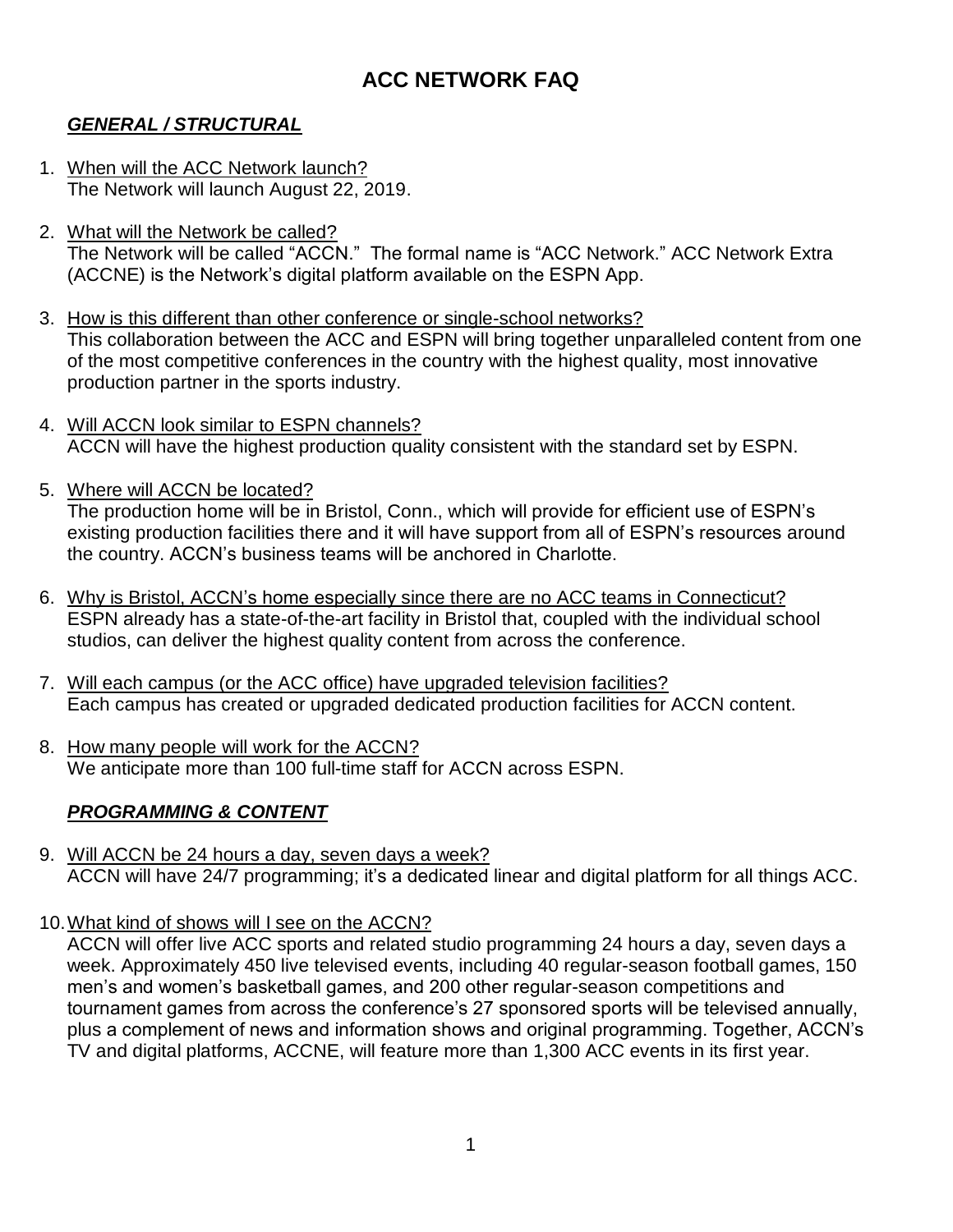#### 11.How will ACCN enhance the ACC fan experience?

ACCN will bring football, basketball and all ACC sponsored sports to ACC fans. It will provide more in-depth national coverage of all sports that are important to ACC fans, as well as more original content than ever before. Fans will be able to access content on a range of devices. Also, there will be programming dedicated to news and analysis surrounding the events.

#### 12.How many football games will be aired on ACCN?

ACCN will televise approximately 40 football games per season and multiple spring games.

13.How many basketball games? Baseball? Women's sports?

At least 450 events will be televised on ACCN each year. Of the 450 events, there will be more than 150 men's and women's basketball games and 200 other regular-season competitions and tournament games from across the conference's 27 sponsored sports. ACCNE will include hundreds of live events and will be available to ACCN subscribers across a range of devices. ACCN will also be available via the ESPN App.

#### 14.Will each school have a block of time to program as they see fit?

This is a conference-wide network. The goal is to provide exposure for each of the ACC member institutions. ACCN will achieve this goal without each school having its own block of time to program.

- 15.Will there be academic programming? We will aim to tell stories of the whole student-athlete, both on and off the field of play.
- 16.Will ACCN air high school football games? No.
- 17.Will ACCN be able to re-air games that were shown on other ESPN networks or Raycom? Yes.
- 18.Will ACC conference staff be on air or have any regular shows? No.
- 19. Will ACCN air bowl games? ACC Championships? There are no current plans to air bowl games on the ACCN. ACCN will provide coverage of the ACC Championships for all sports.
- 20.Will ACCN include new personalities or use existing ESPN personalities for the games and studio shows?

A mix of both existing ESPN personnel and new on-air staff will be present on ACCN. Announcers will be authentic and familiar to ACC fans.

# *AVAILABILITY*

21.How can I get ACCN in time for the August 2019 launch?

ESPN is working hard to ensure that ACCN will be broadly available via video providers across the country. Carriage agreements are already in place with the following video providers: DIRECTV, Google Fiber, Hulu Live TV, Layer3 TV, Optimum, PlayStation Vue, Suddenlink, Verizon Fios, as well as, members of the NRTC and Vivicast Media and more. For the latest